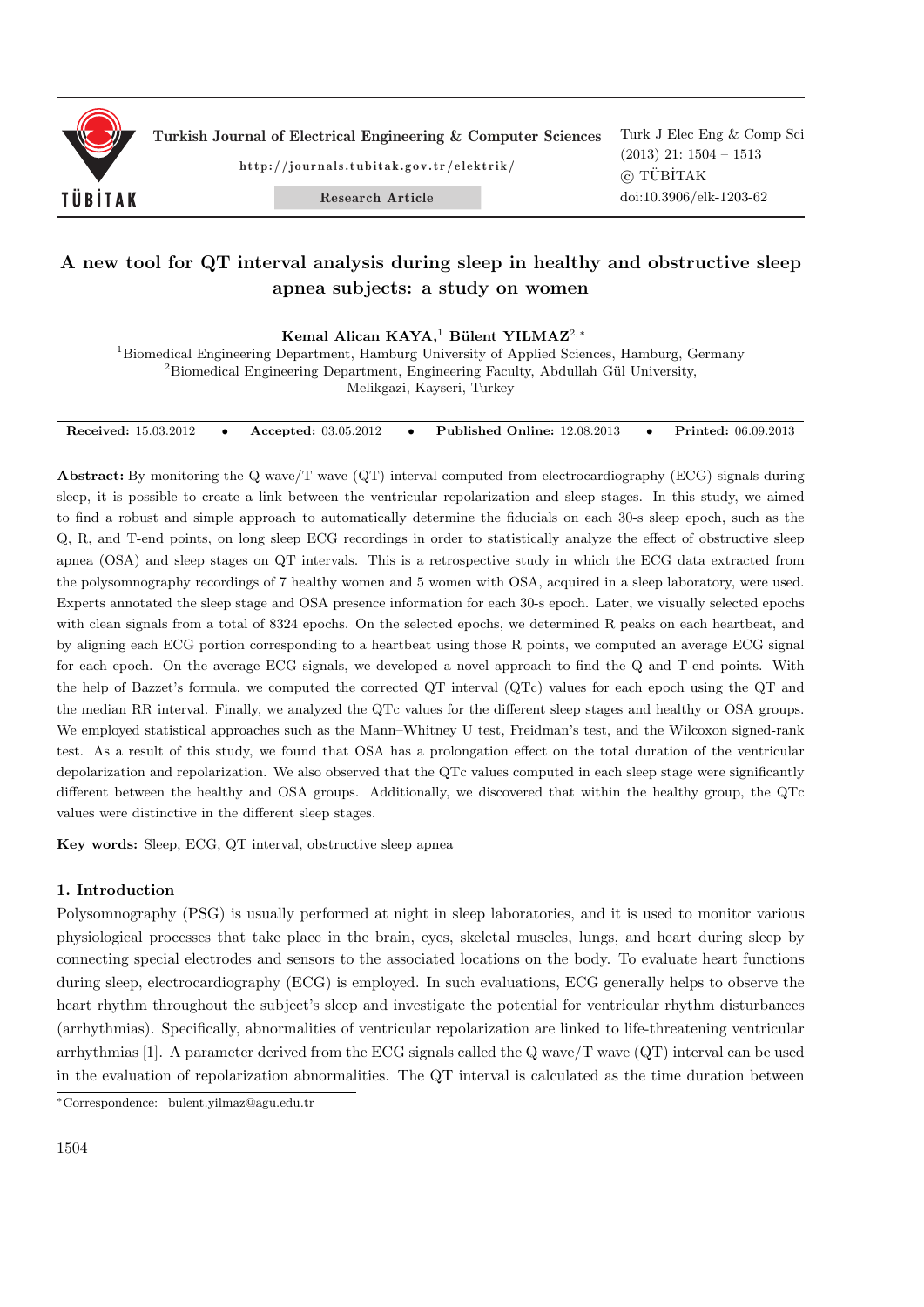the beginning of the QRS complex and the end of the T-wave, and it reflects the electrical depolarization and repolarization of the ventricles. By monitoring the QT interval during sleep, it is possible to create a link between the ventricular repolarization and sleep stages. Many groups have reported their approaches, results, and assessments about the effects of sleep disorders and their treatments [2–4], panic disorder [5], sleep position [6], menopause and hormone replacement [7], caffeine intake [8], and drug intake [9,10] on the QT interval. Specifically, the variations of the QT interval related to sleep disorders such as obstructive sleep apnea (OSA) have been investigated in the last 20 years [2,3,11]. OSA is a complete or near complete cessation of airflow due to the obstruction of the upper airway for at least 10 s. Although it is a respiratory event, it affects the cardiovascular system. Therefore, the QT interval provides valuable information about apneic events [12]. In addition, there are studies focusing on the effect of the sleep stage on the QT interval [7,11,13,14]. In both OSA and sleep stage studies for the calculation of the QT intervals, researchers tend to select certain parts of the ECG traces in different stages, before and after the apneic events, and perform manual calculations on short recordings. They claim that these representative samples can be used for the analysis of the whole night. There have also been several automated QT interval measurement software programs developed by companies and researchers around the world [15–18] that attempt to analyze this parameter on every heartbeat. However, most of these software programs are not optimized for sleep studies.

In this study, we aimed to find a robust approach to automatically determine the fiducials on each 30-s sleep epoch, such as the Q, R, and T-end points, on long sleep ECG recordings in order to statistically analyze the effect of OSA and the sleep stages on the QT intervals. The RR intervals were also computed in order to correct the QT interval values for the heart rate. This new parameter is called the corrected QT interval (QTc) and it is the main focus of our analysis. In order to demonstrate the effectiveness of our approach, we performed a QTc analysis on 7 healthy women and 5 women with OSA.

#### **2. Materials and methods**

# **2.1. Subjects and measurements**

This is a retrospective study in which the PSG data of 12 female subjects were used. The PSG data were acquired as part of routine diagnosis and treatment performed at Gülhane Military Medical Academy, Psychiatry Clinic Sleep Laboratories, Ankara, Turkey, and, thus, we did not need an ethics committee's approval. The data obtained to monitor the physiological parameters came from 32 channels of the PSG device (Somno Star Alpha Series 4, Sensor Media Corporation, Yorba Linda, CA, USA) in the laboratory. The electroencephalography, electrooculography, electromyography, ECG, and signals from the oronasal respiration, thoracic and abdominal movement, and oxygen saturation were recorded. The data were examined by sleep experts and manually scored for the sleep stage determination and OSA presence. They annotated each 30-s epoch as 1 of the 4 nonrapid eye movement (NREM) stages, wake, or rapid eye movement (REM) stage according to the Rechtschaffen and Kales scoring system [19]. As the sleep stages we combined NREM 3 and 4 and treated NREM 3 in accordance with a technical report of American Academy of Sleep Medicine published in 2007 [20].

By convention, lead II of the ECG was chosen to measure the QT interval. The sampling rate for the ECG measurement was 200 Hz, and the band-pass edge frequencies were 0.5 Hz and 40 Hz.

Table 1 describes the 12-subject study population. None of the patients had any kind of reported heart diseases. In addition to Table 1, we should note that in an average of 10.7% (range: 4.8% to 20.1%) of the epochs, an apneic event occurred in the OSA group, and the percentage of epochs with apnea varied from 4.8% to 20.1%. The average apnea/hypopnea index for the OSA group was 19.5 (ranging from 12 to 31).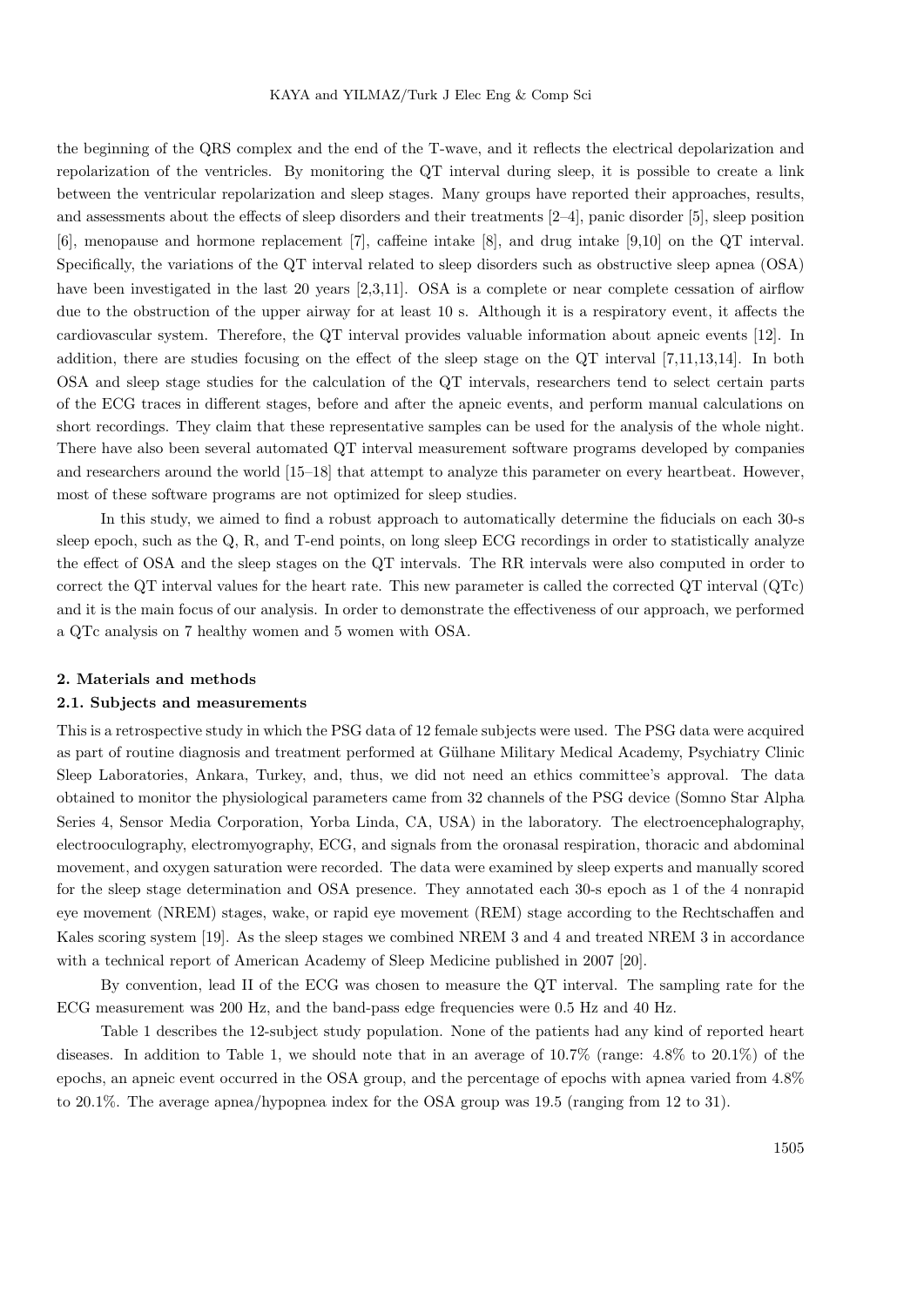**Table 1.** Summary of the study population. The values in parentheses indicate the range. N is the number of subjects included in the study. OSA: obstructive sleep apnea.

|         |   | Average age (years) | Average sleep duration |
|---------|---|---------------------|------------------------|
| OSA     | 5 | $55.4(47-67)$       | 6.9 $(6.2–7.3)$ h      |
| Healthy |   | $27.9(25-34)$       | 7.0 $(5.4–8.4)$ h      |

#### **2.2. Data preprocessing**

Single-channel ECG data coming from the PSG device were first converted into vector format to perform further processing and analysis using MATLAB (MathWorks Inc., Natick, MA, USA). In addition, the sleep stage and OSA presence information annotated for each 30-s epoch was transferred into MATLAB. We then created a graphical user interface in order to visually select the epochs with clean signals (i.e. leaving out the noisy or arrhythmic signals) from the dataset. In this step, we marked the selected epochs for their usage in the analysis part of this study. Figure 1 shows 2 examples of the ECG signals coming from a clean (left panel) and noisy (right panel) epoch. In around 5% of the epochs, the data were noisy or arrhythmic. A total of 8324 epochs were analyzed individually.



Figure 1. Two examples of the ECG signals coming from different epochs: a) a noisy epoch and b) a clean epoch.

# **2.3. RR interval computation**

Once we selected the clean epochs for further processing, the R peaks of the heartbeats from each epoch were detected. In the R peak detection, we used a previously developed algorithm [21], in which a band-pass filter was first applied to the ECG signals for noise attenuation while preserving the necessary spectral content. The cutoff frequencies of the band-pass filter that we used were 0.5 and 40 Hz. The filter was based on the fast Fourier transform of the ECG signal. The unwanted frequency content was left out of the transform before the application of the inverse transform to obtain the filtered signal. The detection of the R peak was performed with an indicator, which takes the amplitude and the curvature of the ECG signal into account for distinguishing the R waves from the other waves. Using the R peaks that were found, we determined the RR intervals between the subsequent heartbeats. Later, we computed the median value of the RR intervals in order to use one value for each epoch.

1506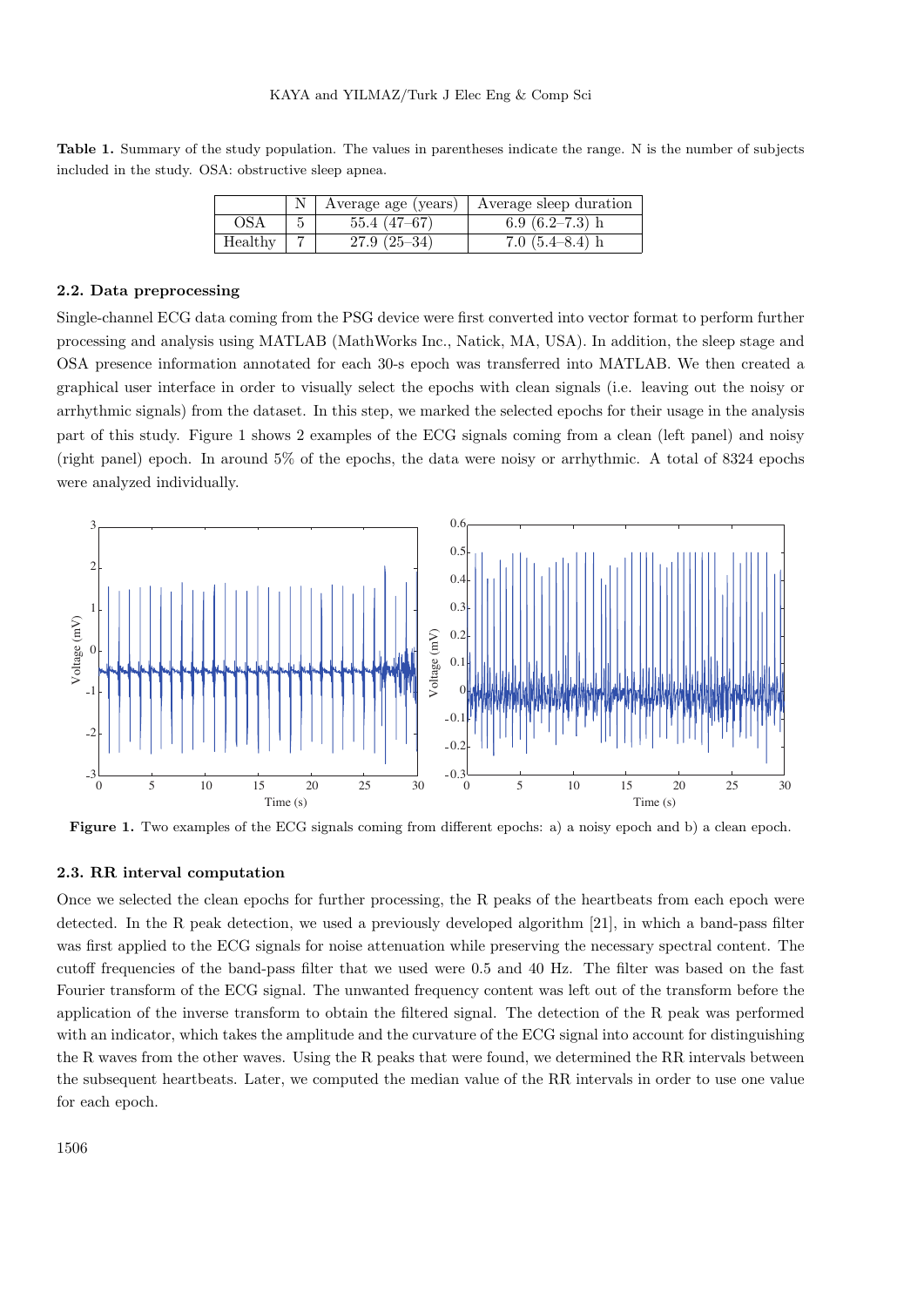#### **2.4. Average heartbeat signal**

In this study, instead of computing the QT intervals of each heartbeat, we preferred to determine one QT interval from each epoch, using the average QRST portion. In order to do this, we computed an average ECG signal representing one heartbeat (P-wave, QRS complex, and T-wave as a whole). Figure 2 depicts 2 average heartbeat signals from 2 different epochs. On the average ECG signal, we determined the Q and T-end points to compute a QT interval of each epoch. For the computation of the average ECG signal, we aligned each beat using their R peaks. On the first beat, the points located at 250 ms before and 550 ms after the R peak of that beat were assigned as the starting and end points of the signal to be used in the averaging process. The same approach was applied for the other beats on one epoch. These selected portions were aligned in that manner, and were summed and divided by the number of beats used in the summation. Therefore, an average ECG signal representing one heartbeat for each epoch was computed. This procedure was repeated for all clean epochs. We should also note that the average signal was very useful in double-checking the epoch's status as clean or noisy, because the average signal was distorted when the ECG was noisy in that specific epoch. Instead of displaying all of the heartbeats in an epoch, it is much easier to observe whether this epoch is clean or noisy on the average signal.



**Figure 2.** Two average heartbeat signals from different epochs.

# **2.5. QT determination using an average ECG signal**

By consulting cardiologists and referring to the literature, we first defined the Q point as the initial downward (negative) deflection in the QRS complex and the T-end point as the end of the deflection that follows the QRS complex. As we have a clean signal and clear definitions, it seems to be an easy task to develop an algorithm for an automatic detection. However, almost every subject has a unique ECG pattern. Developing an algorithm that works on all types of ECG patterns is a hard task. The most crucial problem in finding the Q and T-end points on each average heartbeat signal from different patients is that their location on each patient's ECG is different from each other, which leads to incorrect QT durations. However, ECG recordings from the same patient do not alter suddenly, but rather gradually. We have selected the Q and T-peak points from one of the first epochs by clicking on the corresponding timing on the average heartbeat signal (using the MATLAB built-in function "ginput"). For finding the Q and T-end points automatically after marking the Q and T-peak points in one of the first epochs, we determined a window in which we performed the search. The algorithm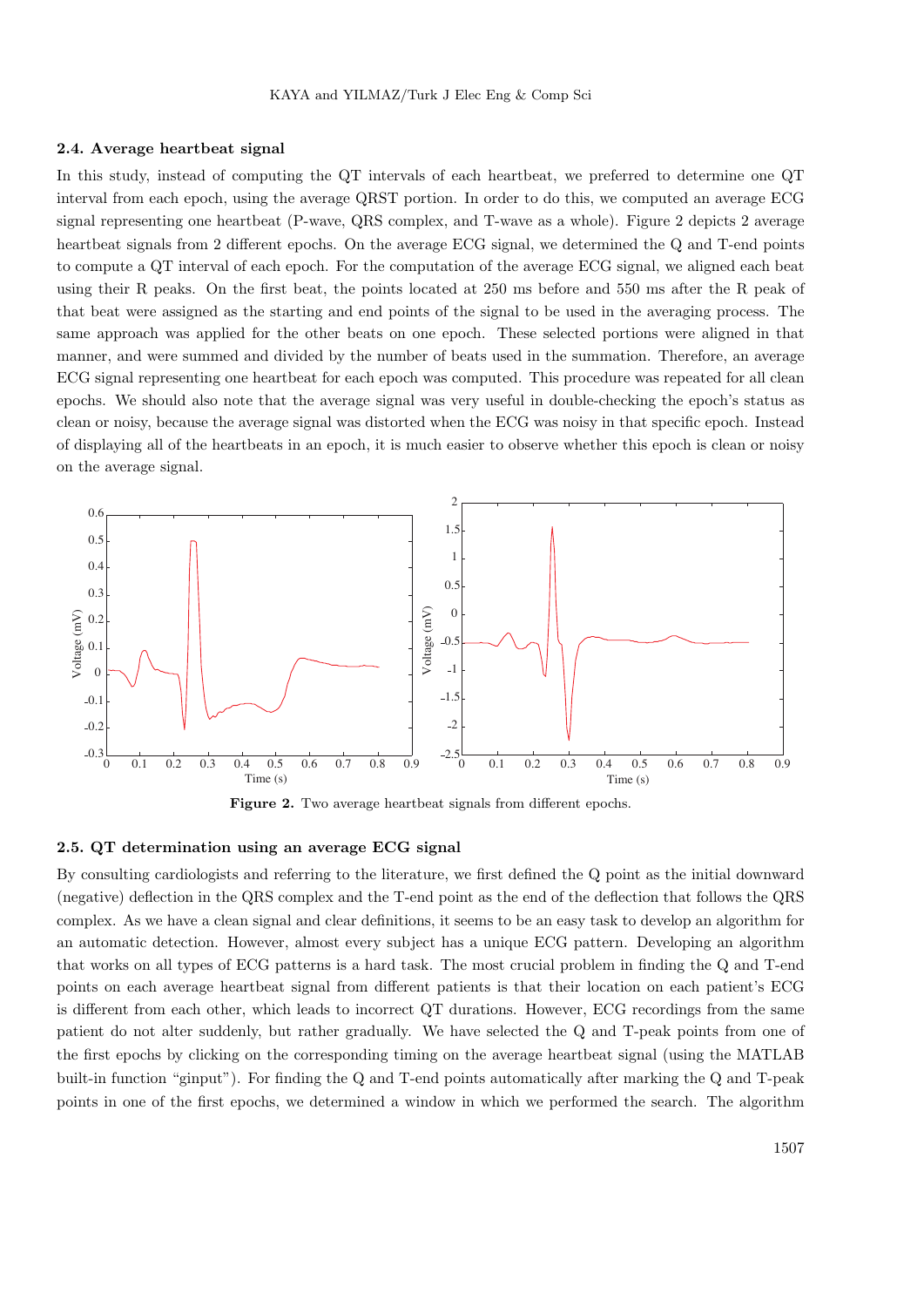for finding the Q point is as follows: the Q point is usually the starting point of the deflection that occurs due to the atrial repolarization. However, in some beats, this deflection cannot be observed. In such cases, the Q point is the starting point of the complex that occurs due to the ventricular contraction. In both cases, the absolute voltage difference between the Q point and the subsequent point was larger than the difference between the preceding points (the slope of the line before the Q point should be close to 0) and less than the absolute difference between the following subsequent points that occur due to the sharp decrease or increase in the QRS complex. The window started at 50 ms (10 samples) before and ended at 25 ms (5 samples) after the marked Q point in each epoch. If the absolute difference between a point with its subsequent point was in the range of 0.0050–0.01 mV, then this point was assigned as the Q point. These voltages were determined by experimenting with different values. If there were multiple points, we selected the first one.

The algorithm for finding the T-end point is as follows: the T-end point is the end of the T-wave, where the voltage values come back to an isoelectric line after the deflection of the T-wave. To find the T-end point, we first found the T-peak point (the highest absolute voltage value in the T-wave) and computed the absolute difference between 1 subsequent point and the following 4 points. We performed this computation on 4 points in order to neglect the short pseudoisoelectric line that occurs in the biphasic T-waves. If all of the absolute difference values between a point and the following 4 points were less than 0.0029 mV, then that point was assigned as the T-end point. If there were more than one of these points, the one closest to the T-peak point was chosen. The length of the window after the T-peak was 80 ms (16 samples).

Figure 3 shows the marking of the computed Q, R, and T-end points as blue dots on an exemplary average heartbeat signal. For each clean epoch, we visually double-checked the locations of these points.



**Figure 3.** The computed Q, R, and T-end points are marked as blue dots on an exemplary average heartbeat signal.

#### **2.6. QT correction**

For each clean epoch, using the average ECG signal, we determined the Q and T-end points and computed the QT interval. We also computed the median of the RR intervals (as mentioned above), and thus we were able to correct the QT interval with the median of the RR intervals using Bazzet's formula (corrected QT or QTc) for each epoch [22].

1508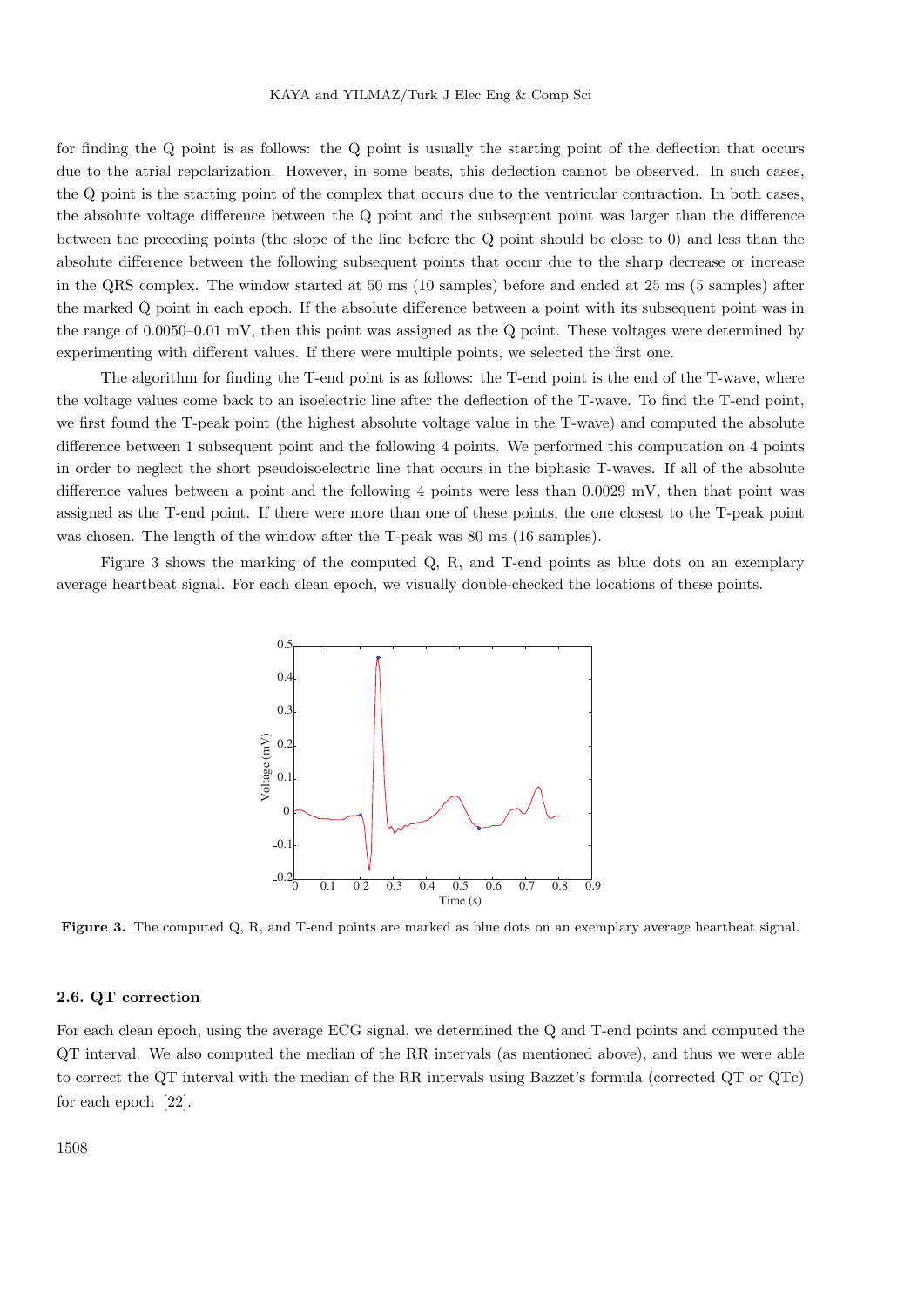## **2.7. Statistical analysis**

Once we finished computing the QTc values for each clean epoch of each subject, we analyzed the QTc changes by asking the following questions: 1) Are the QTc value distributions from the 7 healthy women in 1 sleep stage different from those obtained from the 5 women with OSA in the same sleep stage? 2) Are the QTc value distributions coming from different sleep stages in a group (healthy or OSA groups) different from each other? 3) If they are different in general, which sleep stages are they pairwise different?

In order to search for the answers to these questions, we performed statistical comparisons of the QTc values obtained from the sleep stages, i.e. wake, NREM 2, NREM 3, and REM. We excluded NREM 1 from our analysis because the number of epochs was not enough for a proper comparison. The statistical methods employed were the Mann–Whitney U test, Freidman's test, and the Wilcoxon signed-rank test [23]. The Mann– Whitney U test is a nonparametric test (distribution-free) that is used to compare 2 independent groups of sampled data. Unlike the parametric t-test, this nonparametric test makes no assumptions about the distribution of the data (e.g., normality). We used this test method for the comparison of the QTc distributions between the healthy subjects and the subjects with OSA for each sleep stage. Freidman's test is also a nonparametric test used to compare observations repeated on the same group. This test is an alternative to the repeated measures ANOVA when the assumption of normality or equality of variance is not met. In this study, Friedman's test was useful in determining whether the QTc distributions between the different sleep stages in the same group were significantly different from each other. The Wilcoxon signed-rank test uses paired samples and is the nonparametric analogue of the dependent t-test for paired samples. This test uses 2 samples, but it is necessary that they should be paired. Paired samples imply that each individual observation of one sample has a unique corresponding member in the other sample. In our case, when Friedman's test yielded a significantly different distribution between the sleep stages, the Wilcoxon signed-rank test worked as a tool for pairwise comparison of the stages. We note that all of these tests use the ranks of the data rather than their raw values to calculate the statistic.

# **3. Results**

Table 2 shows the summarized statistics of the median QTc values of each epoch, computed in an offline fashion for the ECG data acquired during a night sleep of the women in good health (healthy group) and of the women with OSA (OSA group). The mean, standard deviation, median, minimum, and maximum QTc values of NREM 2, NREM 3, REM, and the wake stages individually for each group are depicted in Table 2. The summarized statistics indicate that all of the statistical parameters of the QTc values computed from the OSA group were always greater than those of the healthy group. This observation demonstrates that OSA affects the total duration of the ventricular depolarization and repolarization in a negative way. Such an increase might cause a significant vulnerability to lethal cardiac arrhythmias during a night of sleep. It is worth pointing out that the standard deviation values in the OSA patients were greater than those of the healthy subjects, which might mean that there is increased intrastage variability in the QTc values. We also note that in the healthy subjects, as the depth of the sleep increased, the QTc increased accordingly.

Using the Mann–Whitney U test, we performed a comparative study on the QTc distributions between the healthy subjects and the subjects with OSA in the same sleep stage. In Table 3, the results of this part of our statistical analysis are given. In general, the results show that QTc values were different in the wake, NREM 2, NREM 3, and REM stages between the healthy and OSA groups, while all of the corresponding 2-tailed asymptotic significance values were less than 0.05. This result was also in parallel with the statistics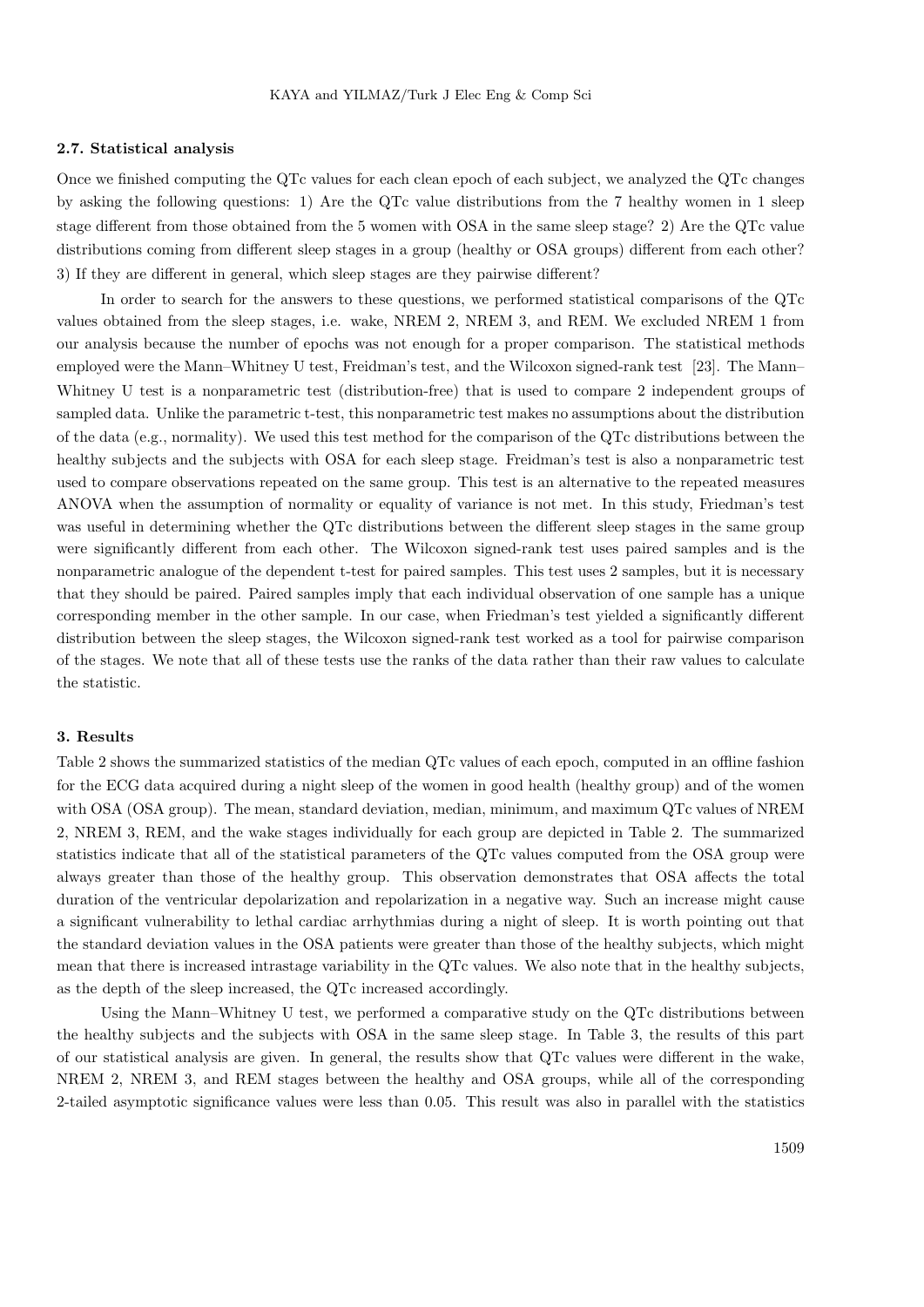shown in Table 2. What we can deduce from the results summarized in Table 3 is that the corrected QT interval values were different in the healthy women than those in the women with OSA. The difference between the sleep stages was obvious.

| Group             |                             | N | Mean  | Std. Dev. | Median | Min.  | Max.               |
|-------------------|-----------------------------|---|-------|-----------|--------|-------|--------------------|
| $\rm NREM$ 2      | Healthy                     | 7 | 420.4 | 9.1       | 422.2  | 400.6 | 428.2              |
|                   | <b>OSA</b>                  | 5 | 467.2 | 23.2      | 475.4  | 442.5 | 493.3              |
| NREM <sub>3</sub> | $\overline{\text{Healthy}}$ | 7 | 423.2 | 11.1      | 428.3  | 400.3 | 431.9              |
|                   | $\overline{\text{OSA}}$     | 5 | 470.2 | 13.6      | 475.6  | 453.7 | 484.9              |
| <b>REM</b>        | Healthy                     | 7 | 415.5 | 9.6       | 417.9  | 397.6 | 425.6              |
|                   | <b>OSA</b>                  | 4 | 458.8 | 21.1      | 458.0  | 437.6 | $\overline{481.8}$ |
| Wake              | Healthy                     | 7 | 408.9 | 10.6      | 409.4  | 393.5 | 422.1              |
|                   | <b>OSA</b>                  | 5 | 466.8 | 19.4      | 466.9  | 440.4 | 494.5              |

**Table 2.** Statistical summary of the QTc values for the different sleep stages and groups.

**Table 3.** The results of statistical comparisons using the Mann–Whitney U test. Asymp. Sig. (2-tailed) corresponds to 2-tailed asymptotic significance values.

| Group      | Mann-Whitney U | Wilcoxon W |         | Asymp. Sig. (2-tailed) |
|------------|----------------|------------|---------|------------------------|
| NREM 2     | $0.00\,$       | 28.00      | $-2.84$ | 0.004                  |
| NREM 3     | $0.00\,$       | 28.00      | $-2.84$ | 0.004                  |
| <b>REM</b> | $0.00\,$       | 28.00      | $-2.65$ | 0.008                  |
| Wake       | $0.00\,$       | 28.00      | $-2.84$ | 0.004                  |

In the second statistical analysis, according to Freidman's test as shown in Table 4, we found that the QTc medians were different in the different sleep stages within the healthy group; however, this was not the case for the OSA group. This result indicates that in women with OSA, the difference between the sleep stages in terms of the total duration of the ventricular depolarization–repolarization activity becomes insignificant. Another observation is that the QTc might be used as a parameter to differentiate between the sleep stages for long PSG recordings.

**Table 4.** The results of the statistical comparisons using Friedman's test.

| Group      | $N \mid$ Chi-square | Asymp. Sig. $(2$ -tailed) |
|------------|---------------------|---------------------------|
| Healthy    | 14.74               | 0.002                     |
| <b>OSA</b> | 2.10                | 0.552                     |

Finally, according to the Wilcoxon signed-rank test, whose results are summarized in Table 5, the comparison of the QTc medians within the healthy group for the different sleep stages, such as REM-NREM 2, wake-NREM 2, REM-NREM 3, and wake-NREM 3, demonstrated a significant difference between each other. In the healthy women, we found that the difference between NREM 3 and NREM 2 and between wake and REM were not significant. For each pairwise comparison, the Z values and 2-tailed asymptotic significance values are given in Table 5.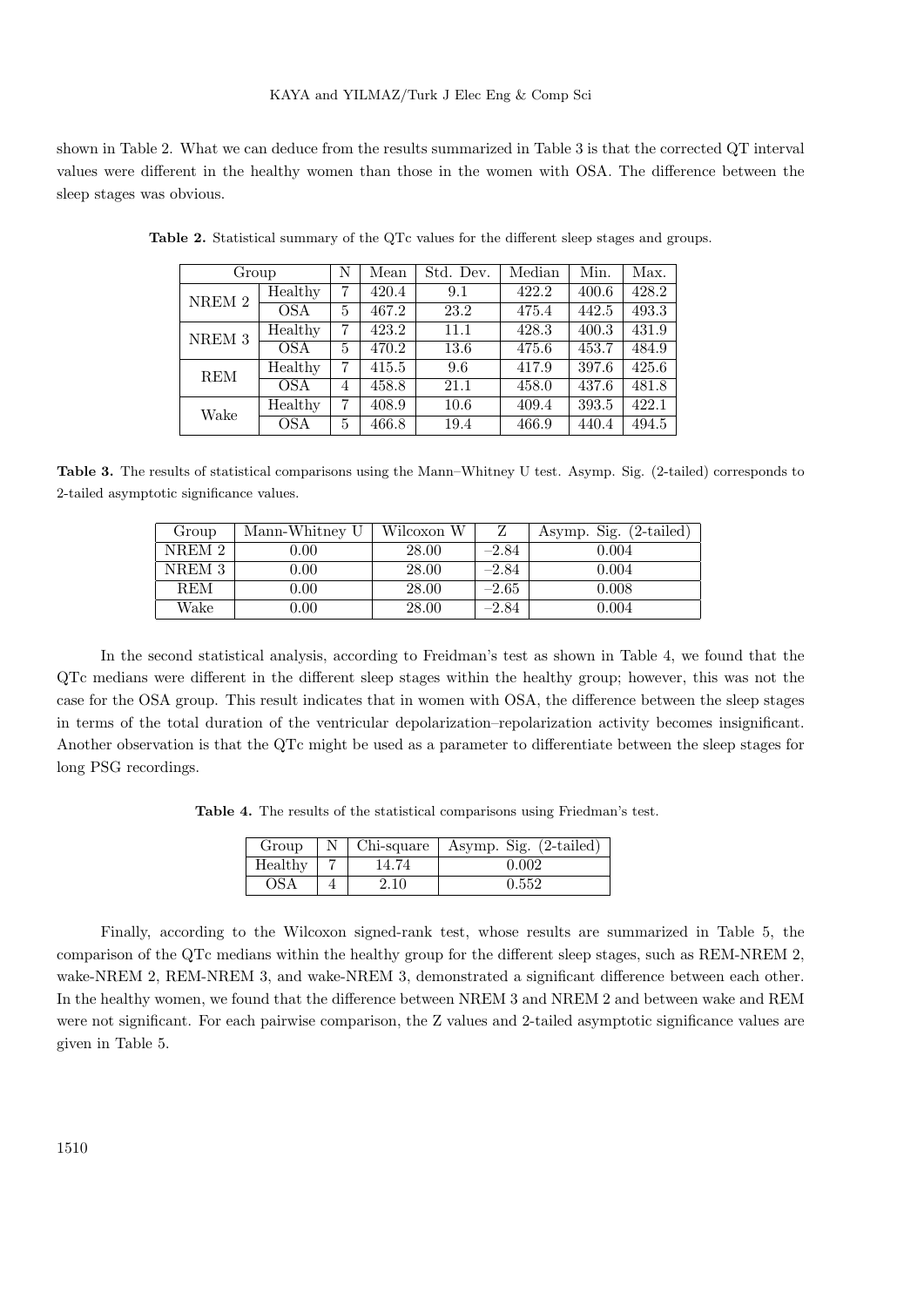#### KAYA and YILMAZ/Turk J Elec Eng & Comp Sci

|         | Group         | Z          | Asymp. Sig. (2-tailed) |
|---------|---------------|------------|------------------------|
| Healthy | NREM3 - NREM2 | $-1.690^a$ | 0.091                  |
|         | REM - NREM2   | $-2.201^b$ | 0.028                  |
|         | Wake - NREM2  | $-2.197^b$ | 0.028                  |
|         | REM - NREM3   | $-2.366^b$ | 0.018                  |
|         | Wake - NREM3  | $-2.366^b$ | 0.018                  |
|         | Wake - REM    | $-1.352^b$ | 0.176                  |

**Table 5.** The results of the statistical comparisons using the Wilcoxon signed-rank test.

*<sup>a</sup>* based on negative ranks, *<sup>b</sup>* based on positive ranks.

#### **4. Discussion**

The analysis of cardiac activity during sleep is a topic of interest for researchers around the world. Specifically, the heart rate and ventricular repolarization dynamics during the different sleep stages are studied under various disease conditions or in healthy subjects [12,13]. In a previous study, a group (one of the authors of this manuscript, BY, was the principal investigator in that group) studied the variation of the RR interval in different sleep stages [11]. They proposed the use of the RR-derived parameters to classify the sleep stages in healthy individuals and OSA patients for continuous monitoring of the night's sleep. The determination of the R peaks on the QRS complexes and the computation of the RR intervals in each 30-s epoch were relatively easy. In that study, they investigated the computing of the QT intervals on each heartbeat using different approaches. These approaches failed at that time and, therefore, the results were not published. The computation of the QT intervals during sleep and the analysis of the dynamics/variations of the corrected QT intervals for the different sleep stages is necessary for gaining a deeper insight into this topic. After the publication of that manuscript, we started new research on finding a relatively more clever approach in the computation of the QT intervals on a similar dataset. Once the algorithm was developed and tested under various ECG morphologies, we wanted to compare the QT intervals between the different sleep stages of healthy and apneic subjects using statistical methods such as the Mann–Whitney U, Friedman, and Wilcoxon signed-rank tests.

Specifically, in the first part of this study, we aimed at developing a novel approach in determining the QT intervals. Here, we did not prefer to compute the QT intervals of each heartbeat and then select one or several parameters (for example, mean or median) for each epoch. We thought that it was logical to assume small variations in the ECG signals in one epoch. Therefore, we proposed that first finding the R peaks and aligning the ECG portions corresponding to each heartbeat using those R-peaks could be used in the computation of an average heartbeat signal (P-wave, QRS complex, and T-wave as a whole) as the representative of that epoch. Furthermore, we developed a semiautomatic approach for finding the Q and T-end points on that average signal. Consequently, we obtained the QTc for all manually selected clean epochs. Later, using the statistical analysis tools, we performed a comparison of the QTc values for answering certain questions that were posed before the onset of this study. We first found that OSA negatively affects the total duration of the ventricular depolarization and repolarization, which might cause a significant susceptibility to deadly arrhythmias during sleep. We also observed that the QTc values computed in each sleep stage were significantly different between the healthy and OSA groups. Additionally, we discovered that within the healthy group, the QTc values were distinctive in the different sleep stages, which was not true for the OSA group. Here we note that, in women, OSA causes an insignificant variance between the sleep stages in terms of the ventricular depolarization–repolarization duration. In contrast, in healthy subjects, the QTc values increased from wake to REM and to NREM 2 and 3. Finally,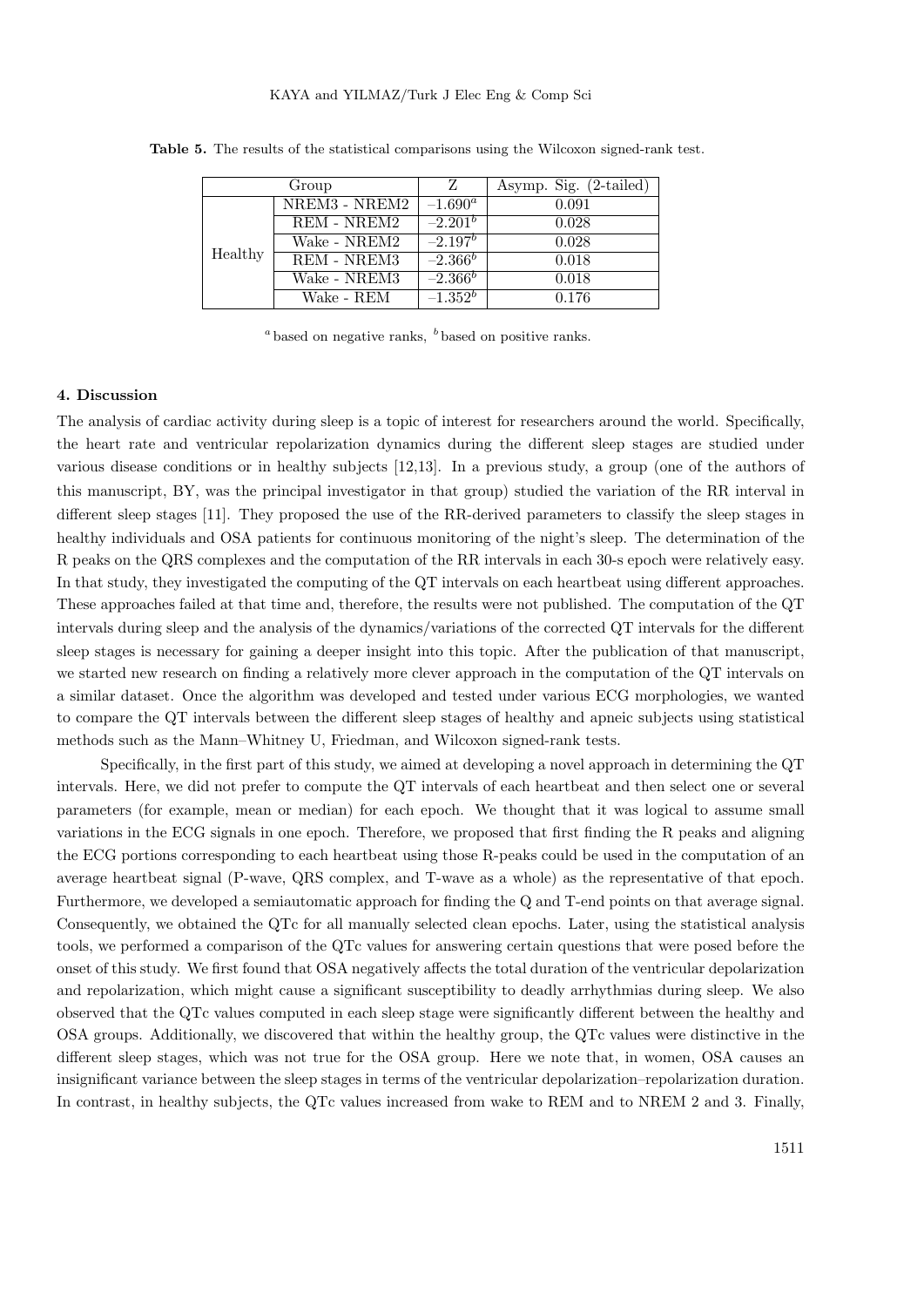we determined that, in healthy women, the pairwise comparisons of the QTc distributions other than NREM 2 and NREM 3, and the wake and REM stages, were significantly different from each other.

In this study, our first aim was to develop an easy approach for continuous QTc computation on nightlong ECG signals. Many studies have used representative epochs or selected data (not the data coming from the whole night) or commercial software for analyzing certain cardiac dynamics during sleep [1,2]. We think that averaging-based QT interval determination would be a promising alternative for researchers working in this field. This approach can easily be employed in MATLAB and thus does not require commercial software. We note that averaging of the ECG data of an epoch might be used in determining whether it is noisy or clean for further statistical analysis.

Our second aim was to present a showcase in the analysis of the QTc interval data coming from healthy and diseased individuals in terms of the sleep stages. For investigations on the effects of sleep disorders and their treatments, the psychological status, drug or substance intake, cardiac problems, etc. on the QT interval, such an approach might be useful and simply modifiable for custom study and analysis designs.

One of the limitations in our study was that we used a relatively small number of patients for the QT analysis. Extrapolation of our findings would require confirmation in a broader patient sample. In addition, the QT analysis requires ECG recordings of reasonable quality. We have selected epochs with clean ECG signals manually; however, it is not a difficult task to implement an automatic approach to exclude epochs with ectopic beats and artifacts.

## **Acknowledgments**

We would like to thank Professors Osman Eroğul and Fuat Özgen at the Gülhane Military Hospital, Dr Sinan Yetkin at the Diyarbakır Military Hospital, Dr Aykut Erdamar at Başkent University, and Dr Erdem Karabulut at Hacettepe University for their thoughtful suggestions and contributions.

#### **References**

- [1] B. Yılmaz, U. Cünedioğlu, E. Baysoy, "Usage of spline interpolation in catheter-based cardiac mapping", Turkish Journal of Electrical Engineering & Computer Sciences, Vol. 18, pp. 989–1002, 2010.
- [2] A.M. Gillis, R. Stoohs, C. Guilleminault, "Changes in the QT interval during obstructive sleep apnea", Sleep, Vol. 14, pp. 346–350, 1991.
- [3] K. Barta, Z. Szabó, C. Kun, C. Munkácsy, O. Bene, M.T. Magyar, L. Csiba, I. Lörincz, "The effect of sleep apnea on QT interval, QT dispersion, and arrhythmias", Clinical Cardiology, Vol. 33, pp. 35–39, 2010.
- [4] D. Dursunoglu, N. Dursunoglu, "Effect of CPAP on QT interval dispersion in obstructive sleep apnea patients without hypertension", Sleep Medicine, Vol. 8, pp. 478–483, 2007.
- [5] V.K. Yeragani, R. Pohl, R. Balon, V.C. Jampala, A. Jayaraman, "Twenty-four-hour QT interval variability: increased QT variability during sleep in patients with panic disorder", Neuropsychobiology, Vol. 46, pp. 1–6, 2002.
- [6] R.L. Ariagno, M. Mirmiran, M.M. Adams, A.G. Saporito, A.M. Dubin, R.B. Baldwin, "Effect of position on sleep, heart rate variability, and QT interval in preterm infants at 1 and 3 months' corrected age", Pediatrics, Vol. 111, pp. 622–625, 2003.
- [7] P.A. Lanfranchi, N. Gosselin, T. Kara, P. Jurak, V.K. Somers, R. Denesle, D. Petit, J. Carrier, R. Nadeau, J. Montplaisir, "Menopause, hormone replacement and RR and QT modulation during sleep", Sleep Medicine, Vol. 6, pp. 561–566, 2005.
- [8] M. Bonnet, M. Tancer, T. Uhde, V.K. Yeragani, "Effects of caffeine on heart rate and QT variability during sleep", Depression and Anxiety, Vol. 22, pp. 150–155, 2005.

1512